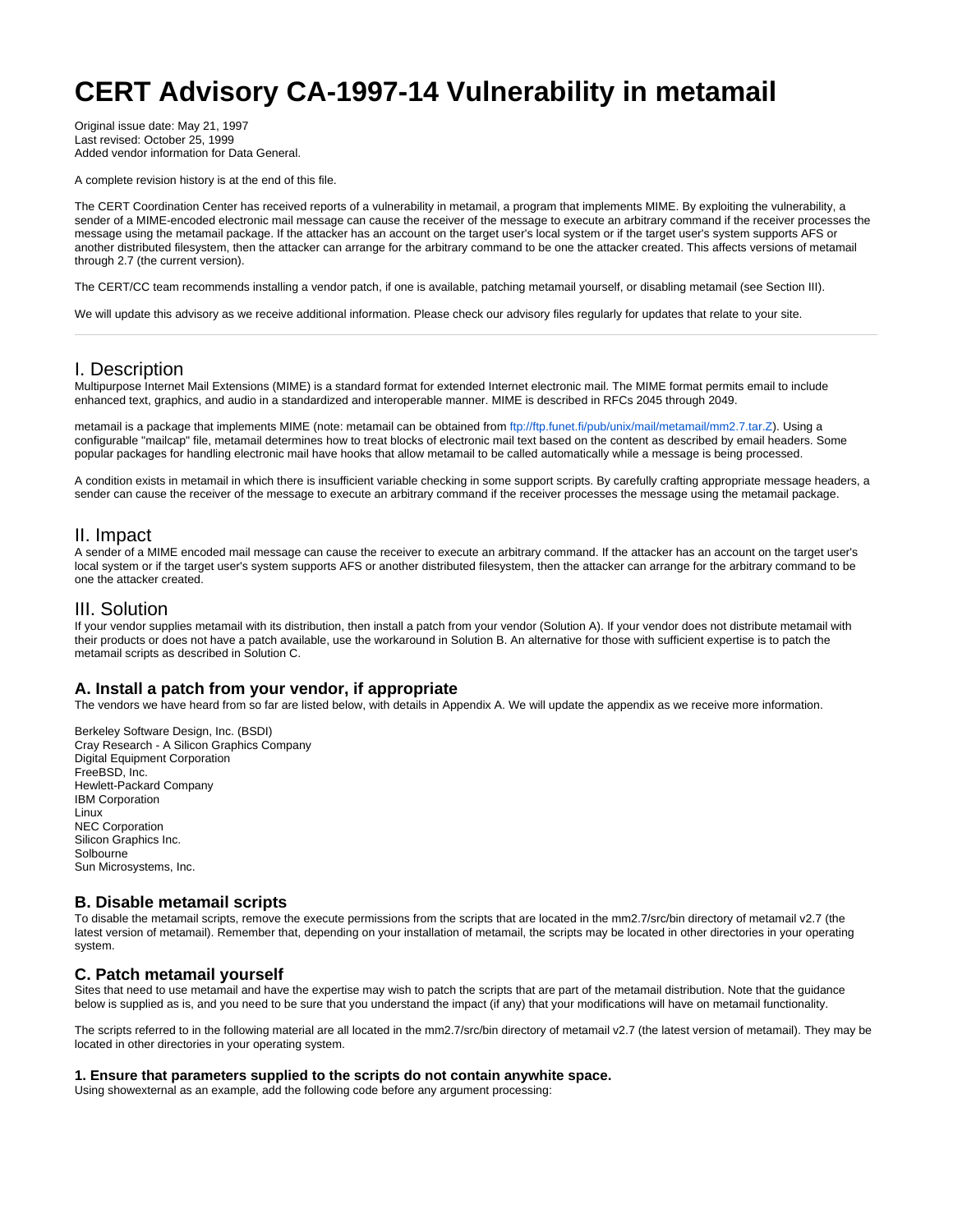```
# Check argument integrity. Don't trust mail headers
switch ("$1$2$3$4$5$6$7")
case "*[\t ]*":
 echo "Illegal white space in arguments\!"
 echo "Command was:"
 echo "'$0' '$1' '$2' '$3' '$4' '$5' '$6' '$7'"
 exit 2
endsw
```
Add this code to the showexternal script at the very least, prior to any argument processing within that script. We encourage you to add this code to other scripts in mm2.7/src/bin directory to ensure that arguments in those scripts also exclude white space. You may need to adapt the code for your particular system.

Note that this patch may affect functionality in cases (such as filenames) where parameters may have legitimately included white space.

This step addresses the problem referred to in this advisory. As part of a more generally secure programming practice, please also consider the following modifications.

#### **2. Ensure that script parameter references are quoted. For instance, in show external, change this line:** set name=\$3

to

set name="\$3"

This should be done for every reference to a command line argument in each of the scripts.

Note that csh has a :q operator which is also intended for this purpose. If you prefer, you can use this operator in each case instead of quoting.

#### **3. Any variables in these scripts that take their value (either directlyor indirectly) from a script parameter should also be quoted where necessary.**

For instance, in the showexternal script, change the line:

get \$name \$NEWNAME

to

get "\$name" "\$NEWNAME"

Also change the following line:

if (\$NEWNAME != \$name) then

to

if ("\$NEWNAME" != "\$name") then

Similarly, there will be other instances where \$name specifically, and other variables in general, should be quoted.

The reason is that these variables take their value from the script parameters (for example, \$name takes its value from \$3, and \$NEWNAME may take its value from \$name).

As before, the :q operator can be used in each case.

Note that in doing this step, some care will be required.

#### **4. Make sure that users have an appropriate umask set for directory and file creation.**

Although the value is subject to local restrictions, you may want to use a default value of 027 (depending upon the local environment).

#### **5. Make sure that users have an appropriate value set for the environment variable METAMAIL\_TMPDIR.**

This environment variable tells metamail where to create the temporary files it needs while processing. If the variable is not set in the user's environment, the default value is /tmp. Since /tmp is accessible by all users, it is possible that use of this value will allow exploitation of race conditions. We recommend setting the value to a protected directory belonging to the user.

## **6. To ensure that the METAMAIL\_TMPDIR is used properly and in a secure manner, consider modifications along the following lines, using the showexternal scripts as an example.**

These modifications should reflect and reinforce the suggestions outlined in the previous two items, namely that the temporary directory metamail uses should be protected and accessible only by the user.

Note that the following code fragments are for example only, and sites should adapt this code according to local requirements.

Change these lines: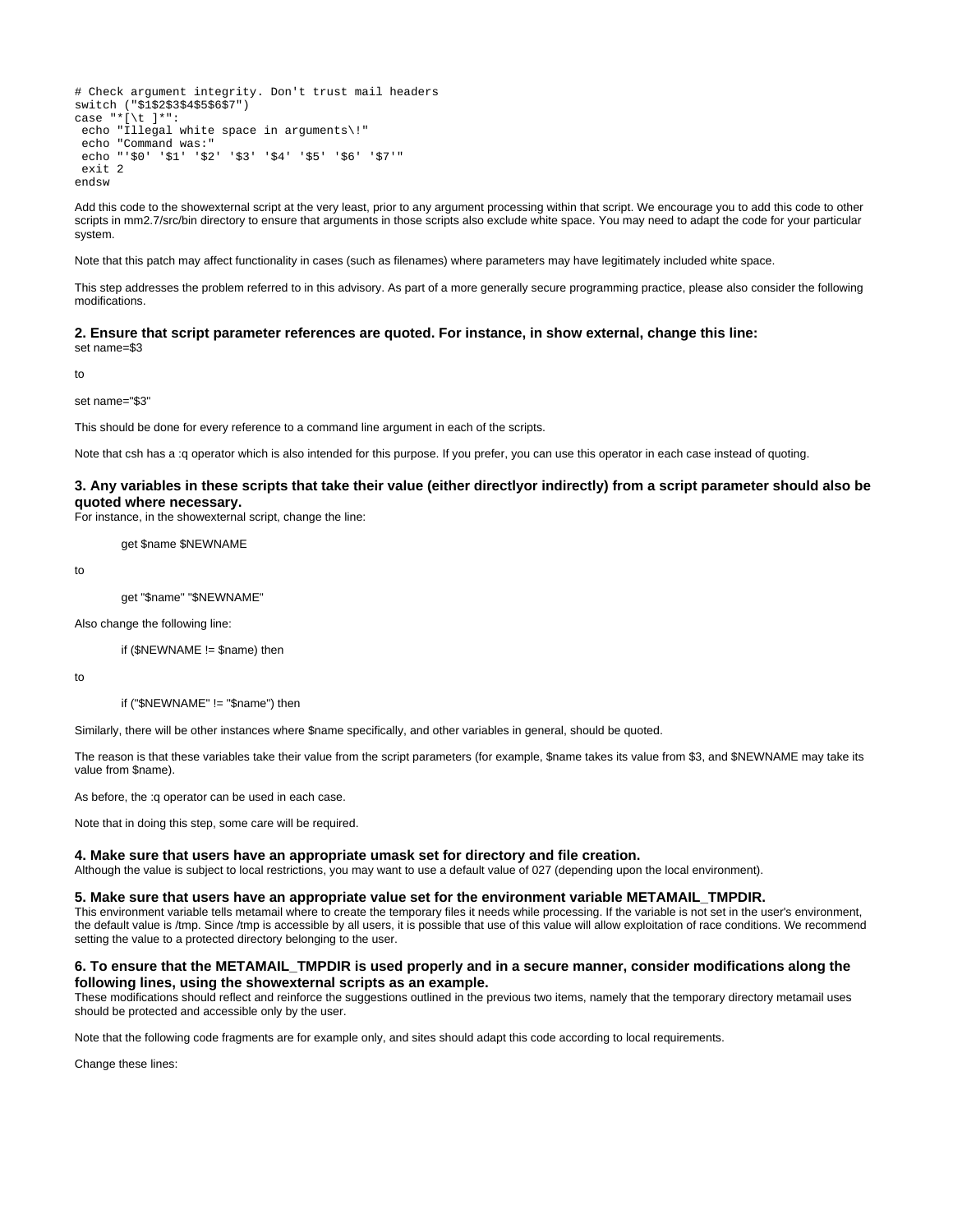if (! \$?METAMAIL TMPDIR) then set METAMAIL\_TMPDIR=/tmp endif to # Set a sensible value for the temporary directory, if its not # already set. If TMPDIR is set previously, then we will # assume it is adequately protected. if (! \$?METAMAIL\_TMPDIR) then if (\$?TMPDIR) then set METAMAIL\_TMPDIR="\$TMPDIR" else set METAMAIL\_TMPDIR=~/metamail\_tmp endif endif # Set a sensible umask value umask 077 # Make sure that the temporary directory is available if (! -d "\$METAMAIL\_TMPDIR") then if (! -e "\$METAMAIL\_TMPDIR") then mkdir "\$METAMAIL\_TMPDIR" else echo "\$METAMAIL\_TMPDIR exists, but is not a directory" exit 2 endif if ( $\text{Sstatus} := 0 \mid \mid \cdot -\text{d}$  " $\text{SMETAMAIL}$  TMPDIR" ) then echo "Error creating \$METAMAIL\_TMPDIR"  $ext{p}$ endif

```
endif
```
## Appendix A - Vendor Information

Below is a list of the vendors who have provided information for this advisory. We will update this appendix as we receive additional information. If you do not see your vendor's name, please contact the vendor directly or use the workaround in Section III.

#### **Berkeley Software Design, Inc. (BSDI)**

BSDI ships metamail and is vulnerable to the attack. Patches are in progress.

## **Cray Research - A Silicon Graphics Company**

Cray Research does not ship metamail as part of either Unicos or Unicos/mk.

#### **Data General**

Our metamail scripts are Bourne shell scripts from the SVR4.2MP distribution and do not have the parameter quoting problem.

#### **Digital Equipment Corporation**

Digital Equipment Corporation Software Security Response Team May 19,1997 Copyright (c) Digital Equipment Corporation 1997. All rights reserved.

This reported problem is not present for Digital's ULTRIX or Digital UNIX Operating Systems Software.

- DIGITAL EQUIPMENT CORPORATION

#### **FreeBSD, Inc.**

If you installed the metamail package or port then you are vulnerable. All released versions of FreeBSD including 2.2.2R have this flaw in them. The port was corrected as of May 21, 1997. Either update your system from a more recent port, or apply the patches contained in this advisory to those files affected.

#### **Hewlett-Packard Company**

HP-UX is vulnerable; patches are in progress.

## **IBM Corporation**

Not vulnerable, metamail is not shipped as part of AIX.

IBM and AIX are registered trademarks of International Business Machines Corporation.

# **Linux**